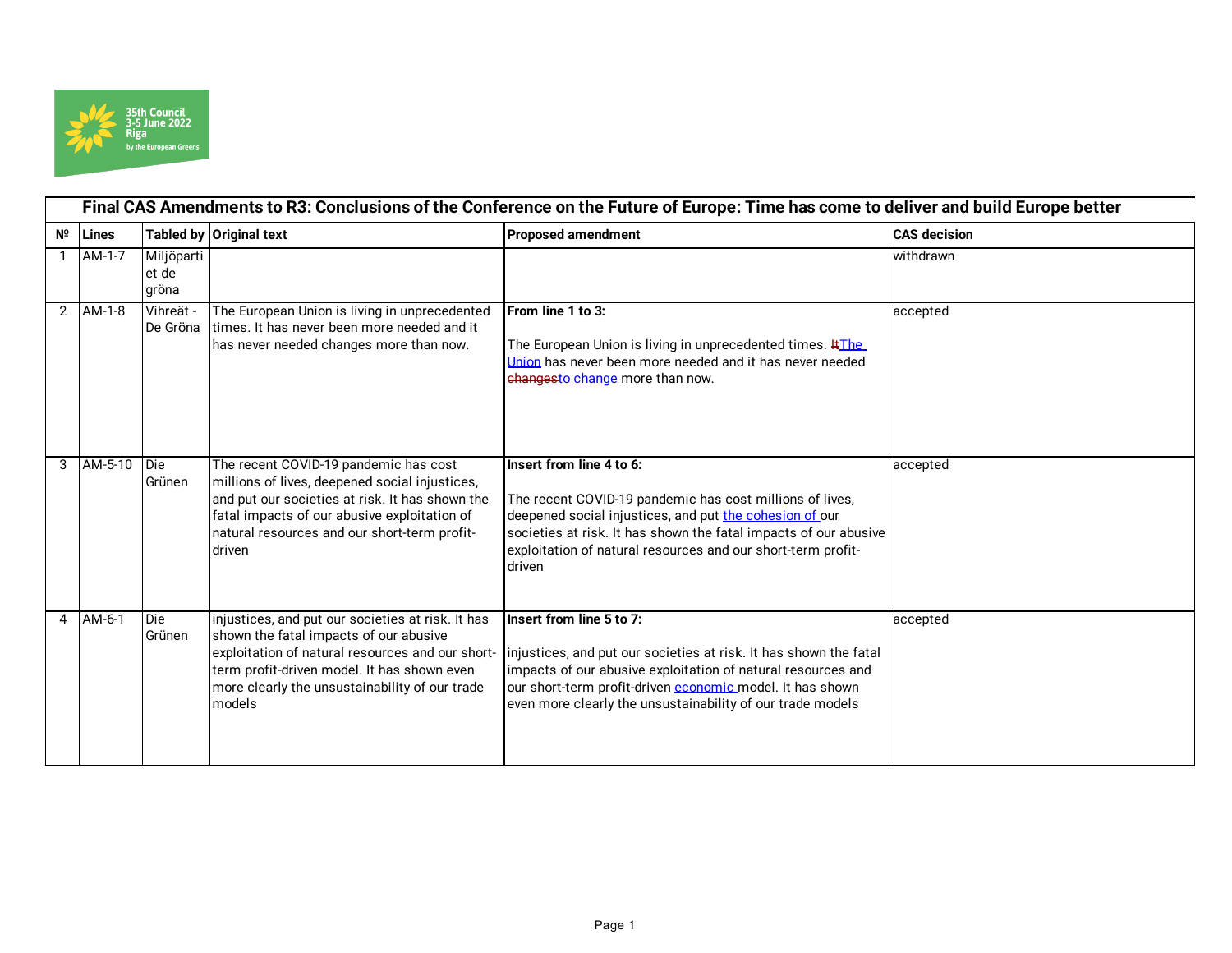| 5 | AM-7-1  | Vihreät -<br>De Gröna | abusive exploitation of natural resources and<br>our short-term profit-driven model. It has shown<br>even more clearly the unsustainability of our<br>trade models and of the underfinancing of<br>public services. It has shown how vital<br>European                                     | From line 6 to 8:<br>abusive exploitation of natural resources and our short-term<br>profit-driven model. #The pandemic has shown even more<br>clearly the unsustainability of our trade models and of the<br>underfinancing of public services. It has shown how vital<br>European                                                                                                                                                                                                                                            | accepted |
|---|---------|-----------------------|--------------------------------------------------------------------------------------------------------------------------------------------------------------------------------------------------------------------------------------------------------------------------------------------|--------------------------------------------------------------------------------------------------------------------------------------------------------------------------------------------------------------------------------------------------------------------------------------------------------------------------------------------------------------------------------------------------------------------------------------------------------------------------------------------------------------------------------|----------|
| 6 | AM-8-10 | Vihreät -<br>De Gröna | model. It has shown even more clearly the<br>unsustainability of our trade models and of the<br>underfinancing of public services. It has shown<br>how vital European coordination and solidarity<br>are, and how there will be no just recovery<br>without                                | From line 7 to 9:<br>model. It has shown even more clearly the unsustainability of<br>our trade models and of the underfinancing of public services.<br>It has These past vears have shown how vital European<br>coordination and solidarity are, and how there will be no just<br>recovery without                                                                                                                                                                                                                            | accepted |
| 7 | AM-9-9  | EGP<br>e              | and of the underfinancing of public services. It<br>Committe has shown how vital European coordination and<br>solidarity are, and how there will be no just<br>recovery without them.                                                                                                      | Insert from line 8 to 10:<br>and of the underfinancing of public services. It has shown how<br>vital European coordination and solidarity are, and how there<br>will be no just and feminist recovery without them.                                                                                                                                                                                                                                                                                                            | accepted |
| 8 | AM-13-1 | Die<br>Grünen         | As we were progressively recovering from this<br>crisis, Vladimir Putin's regime conducted an<br>fledged invasion of Ukraine - a war against a<br>sovereign and democratic country and a war<br>against                                                                                    | Insert from line 12 to 14:<br>aggressive, imperialistic and unjustifiable fully- As we were progressively recovering from this crisis, Vladimir<br>Putin's regime conducted an unprovoked aggressive,<br>imperialistic and unjustifiable fully-fledged invasion of Ukraine<br>- a war against a sovereign and democratic country and a war<br>against                                                                                                                                                                          | accepted |
| 9 | AM-13-2 | Vihreät -<br>De Gröna | As we were progressively recovering from this<br>crisis, Vladimir Putin's regime conducted an<br>fledged invasion of Ukraine - a war against a<br>sovereign and democratic country and a war<br>against the core values of the European Union.<br>This war is showing at the greatest cost | From line 12 to 15:<br>aggressive, imperialistic and unjustifiable fully- As we were progressively recovering from this crisis, Vladimir<br>Putin's regime conducted an aggressive, imperialistic and<br>unjustifiable fully-fledged invasion of Ukraine - a war against a<br>sovereign and democratic country and a war-illegal war of<br>aggression against Ukraine - an attack against a sovereign<br>and democratic country and against the core values of the<br>European Union. This war is showing at the greatest cost | accepted |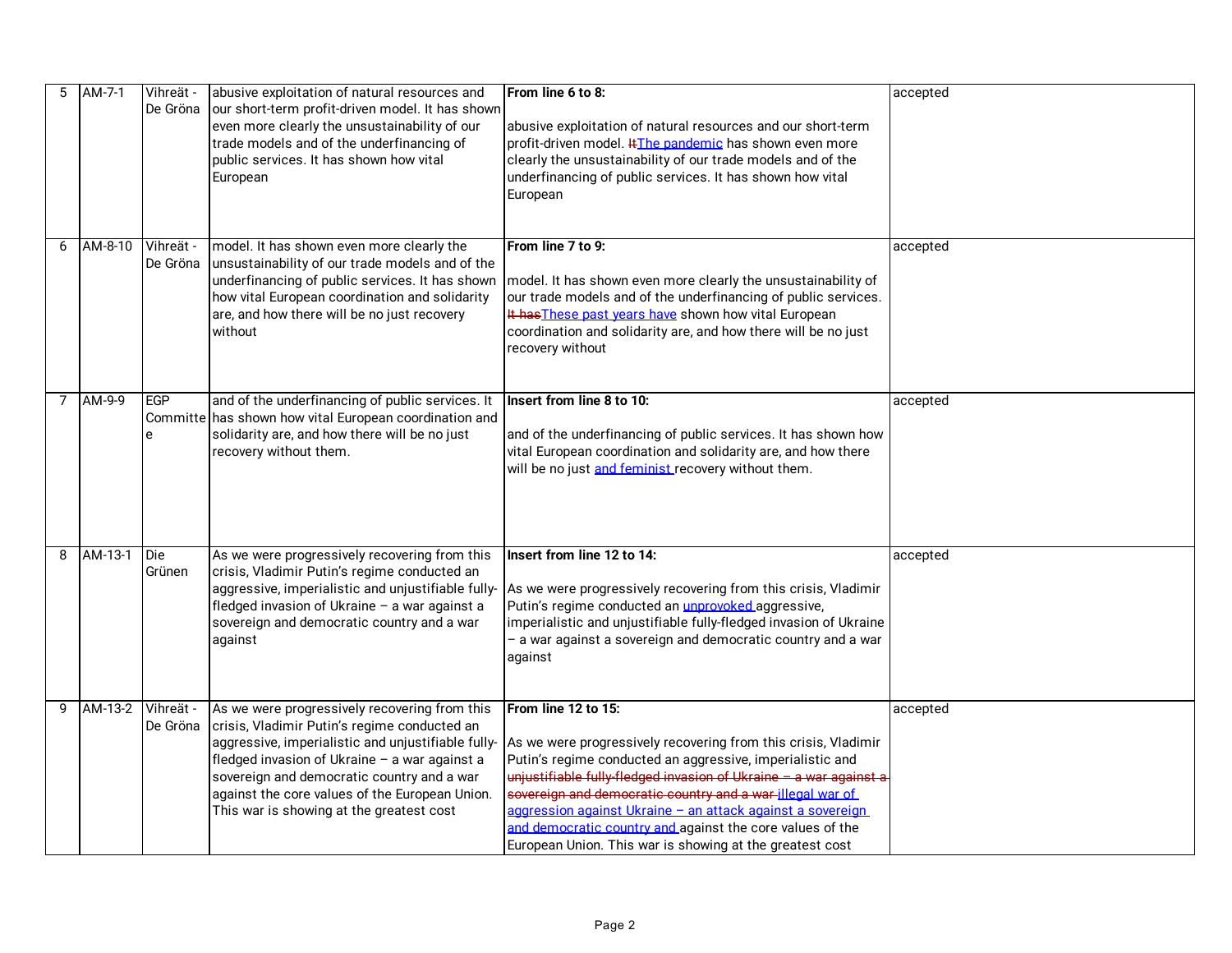| 10 AM-14-1 | Die<br>Grünen                                 | conducted an aggressive, imperialistic and<br>unjustifiable fully-fledged invasion of Ukraine -<br>a war against a sovereign and democratic<br>country and a war against the core values of<br>the European Union. This war is showing at the<br>greatest cost | From line 13 to 15:<br>conducted an aggressive, imperialistic and unjustifiable fully-<br>fledged invasion of Ukraine - a war against a sovereign and<br>democratic country and aan unlawful war against the core<br>values of the European Union. This war is showing at the<br>greatest cost                                                                                                 | falls with AM 9                                                                                                                                                                                                                                                                                    |
|------------|-----------------------------------------------|----------------------------------------------------------------------------------------------------------------------------------------------------------------------------------------------------------------------------------------------------------------|------------------------------------------------------------------------------------------------------------------------------------------------------------------------------------------------------------------------------------------------------------------------------------------------------------------------------------------------------------------------------------------------|----------------------------------------------------------------------------------------------------------------------------------------------------------------------------------------------------------------------------------------------------------------------------------------------------|
| 11 AM-16-1 | in the<br>nt                                  | Greens/E the core values of the European Union. This war Insert from line 15 to 17:<br>FA Group   is showing at the greatest cost the need for a<br>European independence, energy transition and a more<br>Parliame united European Union on the global stage. | Common Foreign and Defence Policy, fossil fuel the core values of the European Union. This war is showing at<br>the greatest cost the need for a more effective Common<br>Foreign and Defence Policy, fossil fuel independence, energy<br>transition and a more united European Union on the global<br>stage.                                                                                  | accepted                                                                                                                                                                                                                                                                                           |
| 12 AM-16-2 | Partido<br>Ecologist<br>a Os<br><b>Verdes</b> | the core values of the European Union. This war From line 15 to 18:<br>is showing at the greatest cost the need for a<br>independence, energy transition and a more<br>united European Union on the global stage.                                              | Common Foreign and Defence Policy, fossil fuel the core values of the European Union. This war is showing at<br>the greatest cost the need for a Common Foreign and Defence<br>Policy, fossil fuel and other energy sources independence,<br>energy transition <u>, food sovereignty</u> and a more united European nuclear energy, greater energy independence,<br>Union on the global stage. | Compromise proposal found between NL, DE,<br>SCOT:<br>This war is showing at the greatest cost the<br>need for a more effective Common Foreign and<br>Defence Policy, for stopping the use of fossil and<br>food sovereignty and a more united and stronger<br>European Union on the global stage. |
| 13 AM-17-1 | <b>Bündnis</b><br>90/Die<br>Grünen            | the need for a Common Foreign and Defence<br>Policy, fossil fuel independence, energy<br>the global stage.<br>European Union. This powerful choice, that<br>Ukrainians have repeatedly expressed, reminds                                                      | Insert from line 16 to 18:<br>transition and a more united European Union on the need for a Common Foreign and Defence Policy, fossil fuel<br>independence, energy transition and a more united and<br>stronger European Union on the global stage.                                                                                                                                            | accepted                                                                                                                                                                                                                                                                                           |
| 14 AM-28-1 | Groen                                         | It reminds us why it is so important that the EU<br>becomes stronger, more efficient, more united.                                                                                                                                                             | Delete from line 26 to 28:<br>It reminds us why it is so important that the EU becomes<br>stronger, more efficient, more united.                                                                                                                                                                                                                                                               | declined                                                                                                                                                                                                                                                                                           |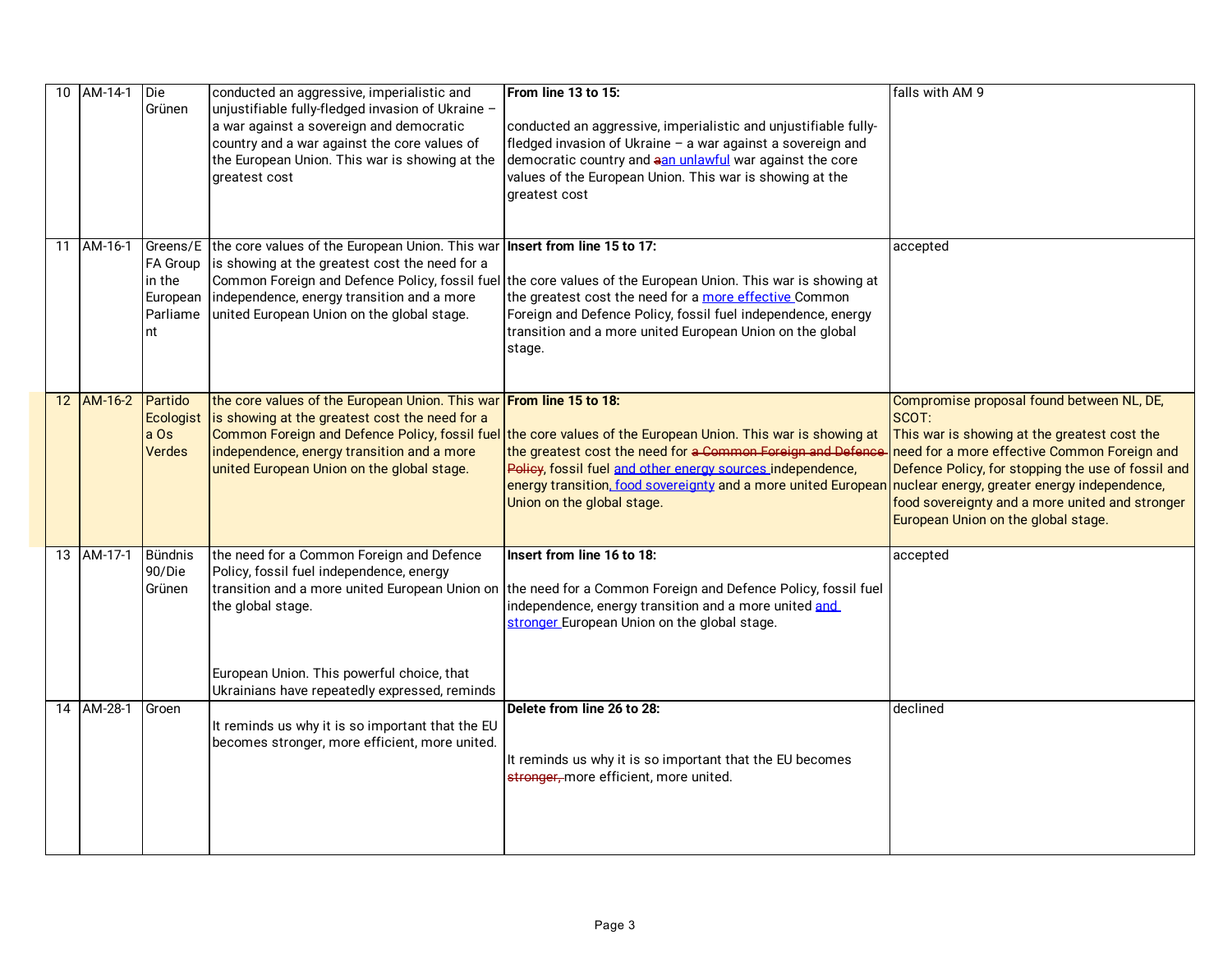|  | 15 AM-46-1 | Miljöparti                   |                                                                                                                                                                                                                                   | From line 44 to 46:                                                                                                                                                                                                                                                                               | declined                                                                                                                                              |
|--|------------|------------------------------|-----------------------------------------------------------------------------------------------------------------------------------------------------------------------------------------------------------------------------------|---------------------------------------------------------------------------------------------------------------------------------------------------------------------------------------------------------------------------------------------------------------------------------------------------|-------------------------------------------------------------------------------------------------------------------------------------------------------|
|  |            | et de<br>gröna               | We welcome the conclusions of the Conference<br>on the Future of Europe and the clear ambition<br>that citizens have shown to move Europe<br>towards a green, social                                                              | We welcome the do in general welcome the conclusions of the<br>Conference on the Future of Europe and the clear ambition<br>that citizens have shown to move Europe towards a green,<br>social                                                                                                    |                                                                                                                                                       |
|  | 16 AM-55-1 | Partido<br>a Os<br>Verdes    | Democratic changes like the end of unanimity,<br>Ecologist i.e. the abolition of vetoes, the introduction of<br>transnational lists, the strengthening of<br>transparency in decision-making, and a broader<br>right of access to | Delete from line 54 to 56:<br>Democratic changes like the end of unanimity, i.e. the-<br>abolition of vetoes, the introduction of transnational lists, the<br>strengthening of transparency in decision-making, and a<br>broader right of access to                                               | VOTE:<br>the end of unanimity, i.e. the abolition of vetoes<br>'Democratic changes like the introduction of<br>transnational lists, the strengtening" |
|  | 17 AM-55-2 | Vihreät -                    | Democratic changes like the end of unanimity,<br>De Gröna li.e. the abolition of vetoes, the introduction of<br>transnational lists, the strengthening of                                                                         | From line 54 to 55:<br>Democratic Introducing democratic changes like the end of<br>unanimity, i.e. the abolition of vetoes, the introduction of<br>transnational lists, the strengthening of                                                                                                     | accepted                                                                                                                                              |
|  | 18 AM-56-1 | Miljöparti<br>et de<br>gröna | Democratic changes like the end of unanimity,<br>i.e. the abolition of vetoes, the introduction of<br>transnational lists, the strengthening of<br>transparency in decision-making, and a broader<br>right of access to           | Delete from line 54 to 56:<br>Democratic changes like the end of unanimity, i.e. the<br>abolition of vetoes, the introduction of transnational lists, the<br>strengthening of transparency in decision-making, and a<br>broader right of access to                                                | withdrawn                                                                                                                                             |
|  | 19 AM-56-2 | EGP<br>e                     | Democratic changes like the end of unanimity,<br>Committe i.e. the abolition of vetoes, the introduction of<br>transnational lists, the strengthening of<br>transparency in decision-making, and a broader<br>right of access to  | Insert from line 54 to 56:<br>Democratic changes like the end of unanimity, i.e. the<br>abolition of vetoes, right of legislative initiative for the EP, the<br>introduction of transnational lists, the strengthening of<br>transparency in decision-making, and a broader right of access<br>to | accepted                                                                                                                                              |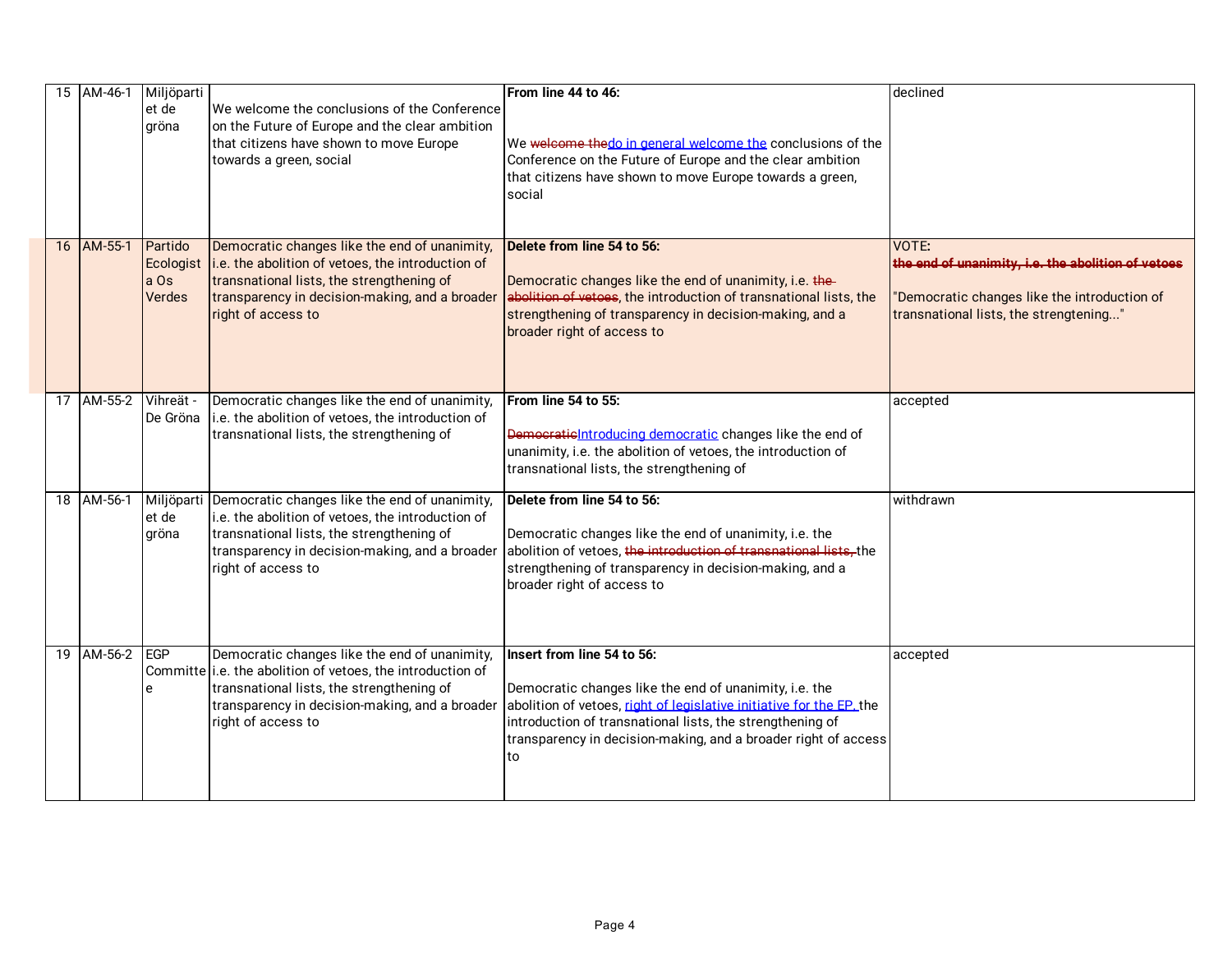| 20 | AM-58-1    | et de<br>gröna                     | Miljöparti transparency in decision-making, and a broader Insert from line 56 to 57:<br>right of access to documents, in particular in<br>Council:                             | transparency in decision-making, and a broader right of access<br>to documents, in particular in Council; in addition to the right<br>to take legal action against Council decisions that violate EU<br><u>law, in accordance with the Århus Convention:</u>                                                                                                                                                                                  | withdrawn (was not part of citizens' proposals of<br>CoFE) |
|----|------------|------------------------------------|--------------------------------------------------------------------------------------------------------------------------------------------------------------------------------|-----------------------------------------------------------------------------------------------------------------------------------------------------------------------------------------------------------------------------------------------------------------------------------------------------------------------------------------------------------------------------------------------------------------------------------------------|------------------------------------------------------------|
| 21 | AM-59-1    | Miljöparti<br>et de<br>gröna       | Independence from oil and gas imports by<br>replacing them with renewable energies by<br>Speeding up the green transition, in particular<br>through more European investments; | From line 58 to 60:<br>Independence from gas and oil and gasnuclear related imports<br>by replacing them with renewable energies renewables by<br>Speeding up the green transition, in particular through more<br>European investments;                                                                                                                                                                                                       | withdrawn (was not part of citizens' proposals of<br>CoFE) |
|    | 22 AM-59-2 | Vihreät -<br>De Gröna              | Independence from oil and gas imports by<br>replacing them with renewable energies by<br>Speeding up the green transition, in particular<br>through more European investments; | From line 58 to 60:<br>Independence Accomplishing independence from oil and gas<br>imports by replacing them with renewable energies by<br>Sspeeding up the green transition, in particular through more<br>European investments;                                                                                                                                                                                                             | accepted                                                   |
|    | 23 AM-61-1 | <b>Bündnis</b><br>90/Die<br>Grünen | European investments;                                                                                                                                                          | Insert after line 60:<br>Reform of the European fiscal rules, which are the baseline for<br>the livelihood of millions of European citizens, and a<br>functioning and prosperous economy. The stability and growth<br>pact must function for all countries and provide the necessary<br>tools and means to invest in decarbonization, digitalization.<br>good labour, an affordable health system, security and clean<br>energy systems, etc. | Accepted                                                   |
|    | 24 AM-62-1 | Vihreät -<br>De Gröna              | Right to affordable energy, to access to the<br>internet, to minimum social standards,<br>including minimum pensions, access to social<br>housing when                         | From line 61 to 62:<br>Right Guaranteeing the right to affordable energy, to access to<br>the internet, to minimum social standards, including minimum<br>pensions, access to social housing when                                                                                                                                                                                                                                             | accepted                                                   |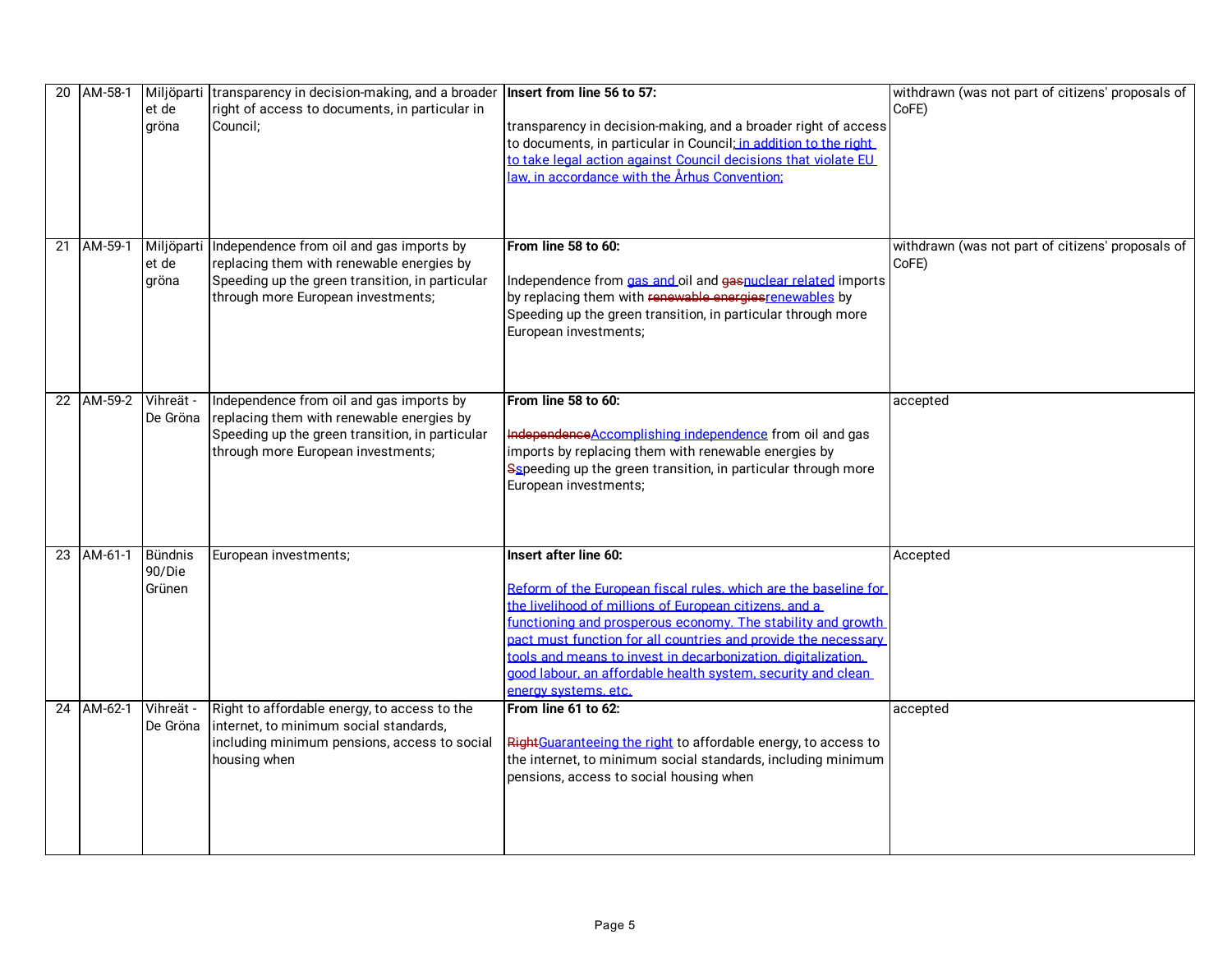|    | 25 AM-69-1 | Vihreät -<br>De Gröna               | Guaranteeing that large companies should be<br>taxed properly, tax havens in the EU should be<br>abolished:                                                                                                                                                             | Insert from line 68 to 69:<br>Guaranteeing that large companies should be taxed properly,<br>and striving towards that tax havens in the EU should be<br>abolished;                                                                                                                                                                                                                                  | ACCEPTED - Compromise amendment found:<br>Guaranteeing that large companies are properly<br>ltaxed and that tax heavens are abolished in the<br>EU |
|----|------------|-------------------------------------|-------------------------------------------------------------------------------------------------------------------------------------------------------------------------------------------------------------------------------------------------------------------------|------------------------------------------------------------------------------------------------------------------------------------------------------------------------------------------------------------------------------------------------------------------------------------------------------------------------------------------------------------------------------------------------------|----------------------------------------------------------------------------------------------------------------------------------------------------|
|    | 26 AM-70-1 | Vihreät -<br>De Gröna               | the EU should be abolished; The Rule of Law<br>should be protected more effectively, including<br>by making the EU Charter of Fundamental<br>Rights universally applicable and                                                                                          | From line 69 to 71:<br>Securing the more effective protection of The Rule of Law<br>should be protected more effectively, including by making the<br>EU Charter of Fundamental Rights universally applicable and                                                                                                                                                                                     | accepted                                                                                                                                           |
| 27 | AM-73-1    | Vihreät -<br>De Gröna               | enforceable;European Trade agreements with<br>third countries should be in line with the Paris<br>Agreement and address serious human rights<br>issues. Trade should                                                                                                    | From line 72 to 74:<br>Making sure that European Trade agreements with third<br>countries <b>should beare</b> in line with the Paris Agreement and<br>address serious human rights issues. Trade should                                                                                                                                                                                              | accepted                                                                                                                                           |
|    | 28 AM-80-1 | Europe<br>Ecologie ·                | created innovative tools for citizens'<br>participation and for inclusive deliberation. It<br>Les Verts $\vert$ has demonstrated that building more<br>democratic and accountable institutions<br>requires the introduction of new instruments<br>for the participation | From line 78 to 80:<br>created innovative tools for citizens' participation and for<br>inclusive deliberation. It has demonstrated that building more<br>democratic-and, accountable and effective institutions<br>requires the introduction of new instruments for the<br>participation                                                                                                             | accepted                                                                                                                                           |
| 29 | AM-83-1    | n of<br>Young<br>European<br>Greens | Federatio of citizens in EU decision-making.<br>As the Conference on the Future of Europe<br>nears its end, the European Greens:                                                                                                                                        | Insert from line 81 to 83:<br>of citizens in EU decision-making.<br>We welcome the Conference's efforts to engage young people<br>directly in its activities. However, it is important this input is<br>not forgotten. Youth engagement must not be a superficial act<br>or void of political power but rather the EU must continue to<br>engage voung people directly into its democratic processes | accepted                                                                                                                                           |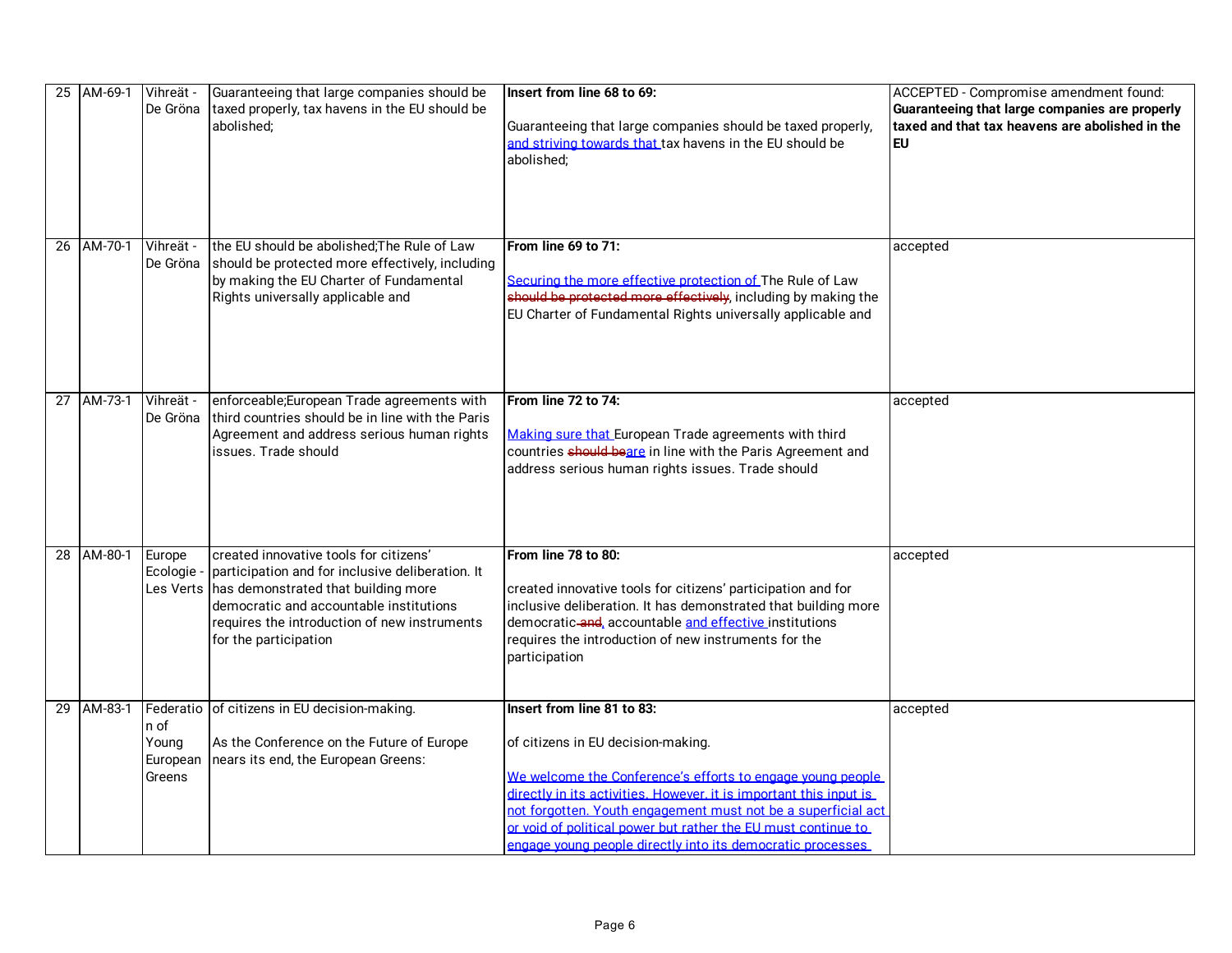| 30 | AM-84-1     | Greens/E<br>in the<br>European<br>Parliame<br>nt | FA Group As the Conference on the Future of Europe<br>nears its end, the European Greens:                                                                                                                                                                                     | From line 82 to 83:<br>As the Conference on the Future of Europe nearsconcluded its<br>endwork, the European Greens:                                                                                                                 | accepted                  |
|----|-------------|--------------------------------------------------|-------------------------------------------------------------------------------------------------------------------------------------------------------------------------------------------------------------------------------------------------------------------------------|--------------------------------------------------------------------------------------------------------------------------------------------------------------------------------------------------------------------------------------|---------------------------|
| 31 | AM-84-2 EGP | e                                                | Committe As the Conference on the Future of Europe<br>nears its end, the European Greens:                                                                                                                                                                                     | From line 82 to 83:<br>As the Conference on the Future of Europe nearsconcluded its<br>endwork, the European Greens:                                                                                                                 | falls with accepted AM 30 |
|    | 32 AM-86-1  | et de<br>gröna                                   | Miljöparti Call on all responsible institutions, including<br>national governments, to deliver by following up                                                                                                                                                                | Delete from line 84 to 85:<br>on the clear demands posed by the Conference. Call on all responsible institutions, including national<br>governments, to deliver by following up on the-clear demands<br>posed by the Conference.     | withdrawn                 |
| 33 | AM-87-1     | et de<br>gröna                                   | Miljöparti Call on all relevant actors to approve the reform Delete from line 86 to 89:<br>of the European electoral law and fully<br>implement it in time to establish a<br>transnational constituency and draw up<br>transnational lists in the 2024 European<br>elections. | Call on all relevant actors to approve the reform of the-<br>European electoral law and fully implement it in time to-<br>establish a transnational constituency and draw up-<br>transnational lists in the 2024 European elections. | withdrawn                 |
|    | 34 AM-89-1  | <b>FA Group</b><br>in the<br>Parliame<br>nt      | Greens/E electoral law and fully implement it in time to<br>establish a transnational constituency and<br>draw up transnational lists in the 2024<br>European European elections.                                                                                             | Insert from line 87 to 89:<br>electoral law and fully implement it in time to establish a<br>transnational constituency and draw up transnational and<br>gender-balanced lists in the 2024 European elections.                       | accepted                  |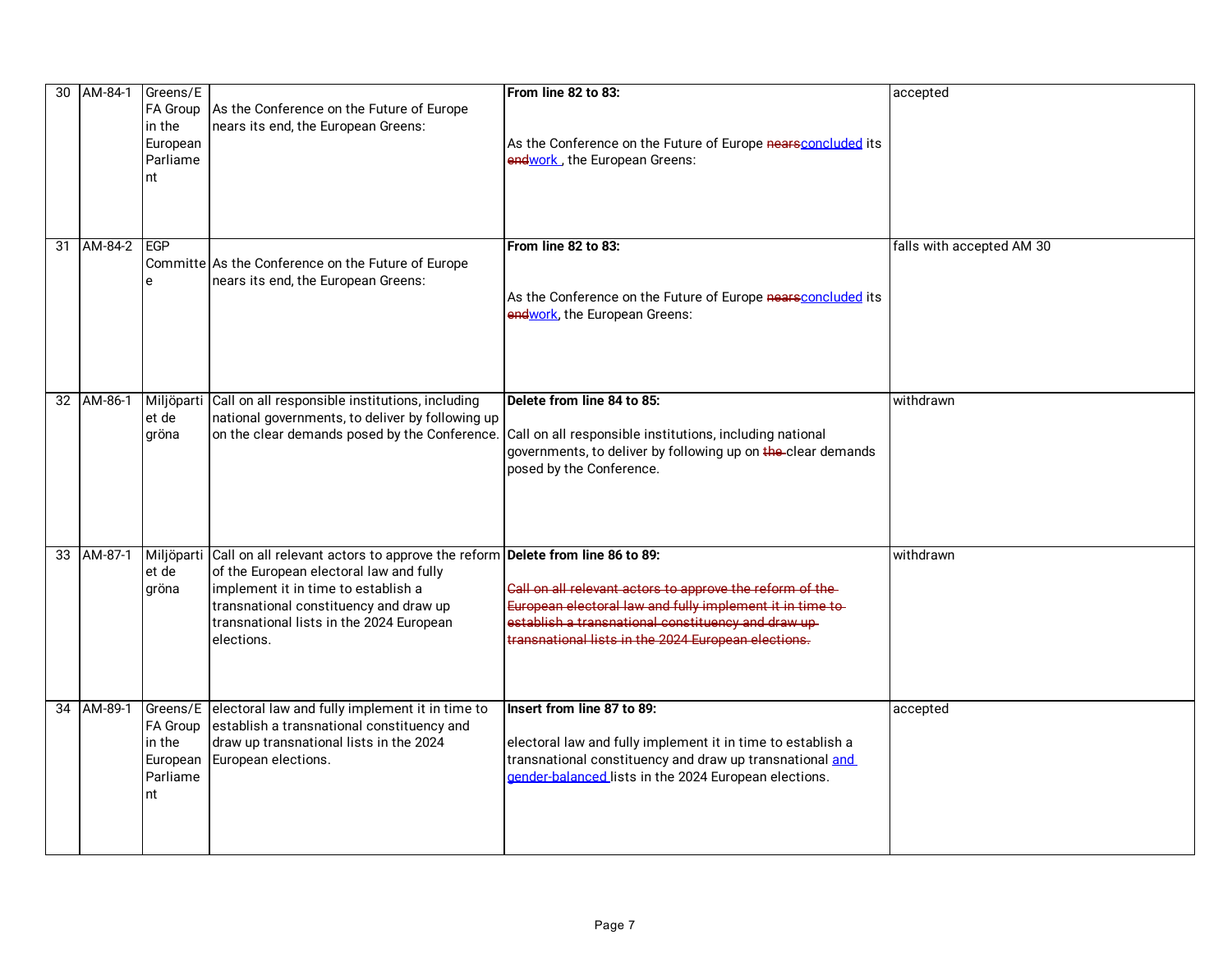|    | 35 AM-90-1 | Europa<br>Verde -<br>Verdi         | elections.                                                                                                                                                                                                                                 | Insert after line 89:<br>Call on for regular conferences on the future of Europe to<br>systematically involve European citizens in policy decisions at<br>the European level. The frequency and reqularity of these<br>conferences must be established and decided in a clear and<br>repetitive manner.                         | ACCEPTED - Compromise proposal was sent to<br>the tabling party, approval pending:<br>calls for a permanent citizens' participation<br>mechanism at EU level in order to allow, in a<br>systematic way, that citizens are properly<br>involved in key policy decisions and have real<br>opportunities to influence them                                               |
|----|------------|------------------------------------|--------------------------------------------------------------------------------------------------------------------------------------------------------------------------------------------------------------------------------------------|---------------------------------------------------------------------------------------------------------------------------------------------------------------------------------------------------------------------------------------------------------------------------------------------------------------------------------|-----------------------------------------------------------------------------------------------------------------------------------------------------------------------------------------------------------------------------------------------------------------------------------------------------------------------------------------------------------------------|
|    | 36 AM-90-2 | <b>Bündnis</b><br>90/Die<br>Grünen | elections.                                                                                                                                                                                                                                 | Insert after line 89:<br>Call on all responsible institutions, especially national<br>governments, and on all relevant actors to make sure the<br>conference on the future of Europe will lead to a constituent<br>convention aiming to develop a federal European republic.<br>based on the Charter of the Fundamental rights. | accepted                                                                                                                                                                                                                                                                                                                                                              |
| 37 | AM-91-1    | <b>Die</b><br>Grünen               | As numerous demands require Treaty change<br>to be implemented, call on the European<br>Parliament to use Article 48 of the Treaty on<br>the European Union to start a Treaty change<br>procedure via a European Convention and call<br>on | From line 90 to 92:<br>As numerous demands require Treaty change to be-<br>implemented, call on the European Parliament<br>We welcome the European Parliament call to use Article 48 of<br>the Treaty on the European Union to start a Treaty change<br>procedure via a European Convention and call on                         | Accepted COMP 37&38: As numerous demands<br>require Treaty change to be implemented,<br>welcomes the European Parliament readiness to<br>trigger Article 48 procedure, call for on the<br>European Parliament to swiftly activate it in<br>order to start the Treaty change procedure via a<br>European Convention and call on the EU Member<br>States to support it. |
|    | 38 AM-91-2 | Bündnis<br>90/Die<br>Grünen        | As numerous demands require Treaty change<br>to be implemented, call on the European<br>Parliament to use Article 48 of the Treaty on<br>the European Union                                                                                | Insert from line 90 to 91:<br>As numerous demands require Treaty change to be<br>implemented, call on <b>EU Member States to support a Treaty</b><br><b>Change</b> and call the European Parliament to use Article 48 of<br>the Treaty on the European Union                                                                    | See COMP 37 & 38                                                                                                                                                                                                                                                                                                                                                      |
|    | 39 AM-95-1 | Miljöparti<br>et de<br>gröna       | Commit to base our work in our common<br>manifesto for the 2024 European elections on<br>the demands formulated by the citizens in the<br>Conference on the Future of Europe.                                                              | Delete from line 94 to 96:<br>Commit to base our work in our common manifesto for the<br>2024 European elections on the demands formulated by the<br>eitizens in the Conference on the Future of Europe.                                                                                                                        | withdrawn                                                                                                                                                                                                                                                                                                                                                             |